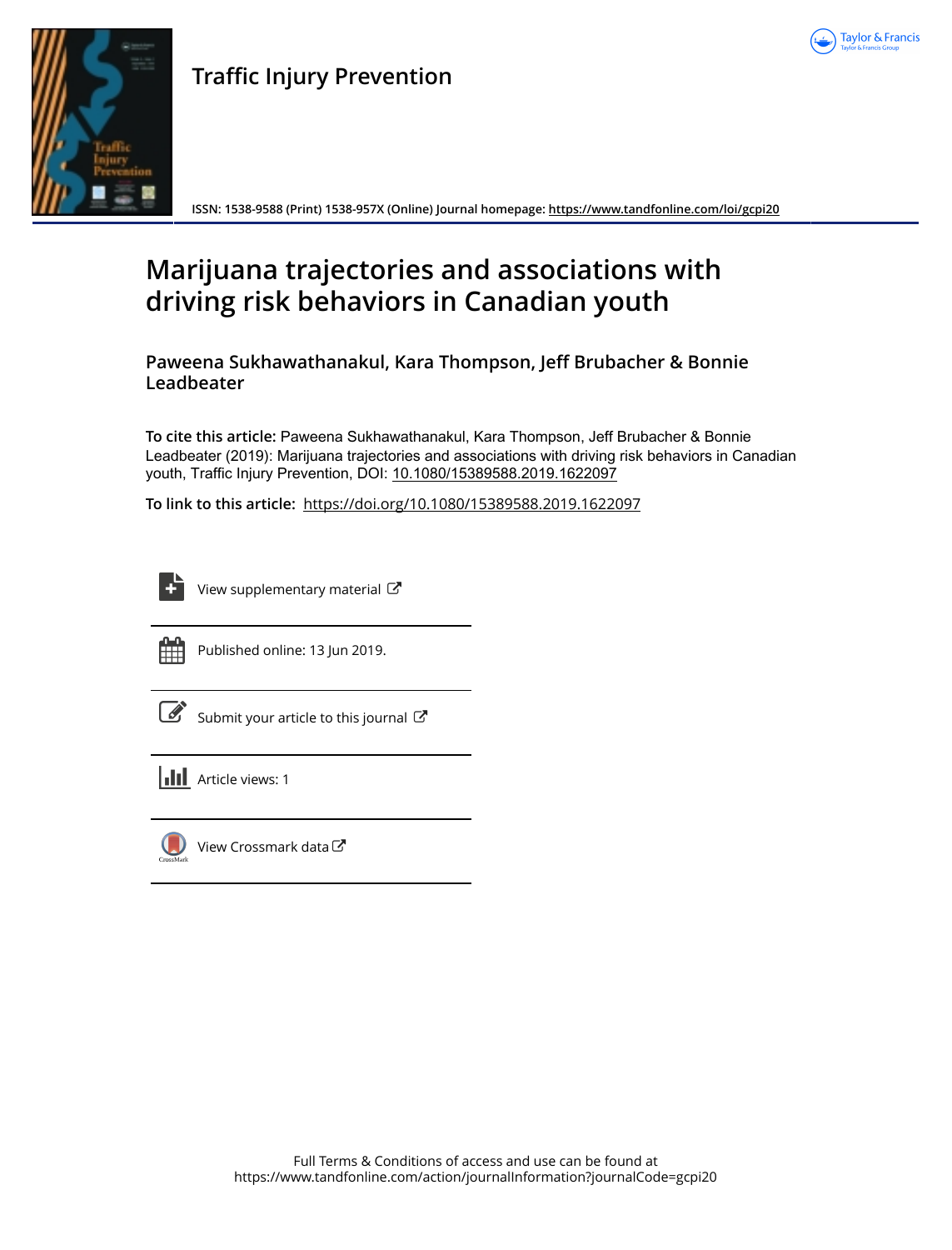## <span id="page-1-0"></span>Marijuana trajectories and associations with driving risk behaviors in Canadian youth

Paweena Sukhawathanakul<sup>a</sup>, Kara Thompson<sup>b</sup>, Jeff Brubacher<sup>c</sup>, and Bonnie Leadbeater<sup>d</sup>

<sup>a</sup>Centre on Aging, University of Manitoba, Winnipeg, Manitoba, Canada; <sup>b</sup>Department of Psychology, St. Francis Xavier University, Antigonish, Nova Scotia, Canada; <sup>c</sup>Department of Emergency Medicine, University of British Columbia, Vancouver, British Columbia, Canada;<br><sup>d</sup>Department of Brychology, University of Victoria, Victoria, British Columbia, Ca Department of Psychology, University of Victoria, Victoria, British Columbia, Canada

#### ABSTRACT

Objective: Research on risky driving practices involving marijuana use among youth and young adults often relies on cross-sectional data, which fail to account for longitudinal changes in substance use patterns. A better understanding of the longitudinal patterns of marijuana use and its effect on risky driving practices during young adulthood is needed in order to better inform prevention efforts. The current study examined whether different longitudinal patterns of marijuana use across the transition from adolescence to young adulthood are associated with impaired driving risks in young adulthood.

Methods: Data were from the longitudinal Victoria Healthy Youth Survey, which interviewed youth biennially on 6 occasions across 10 years (2003 to 2013).

Results: Youth who reported consistently high levels of marijuana use from adolescence to young adulthood (chronic users) and youth who reported increasing levels of use across this period (increasers) were more likely to engage in risky impaired driving behaviors compared to the other 3 user groups (occasional users, decreasers, and abstainers). Frequency of marijuana use was also predictive of impaired driving risks in young adulthood after controlling for individual characteristics (age, sex, socioeconomic status, age of onset of marijuana use), frequency of other substance use (heavy episodic drinking and illicit drug use), and simultaneous use of marijuana and other substances (alcohol and illicit drugs). By young adulthood, youth who use marijuana more than once a week are more likely to simultaneously use alcohol and engage in heavy episodic drinking. They are also more likely take driving risks.

**Conclusions:** Harm reduction strategies and legislative approaches targeting impaired driving risks associated with marijuana use should include approaches to target these high-risk groups and to reduce simultaneous use of alcohol.

With the recent legalization of recreational marijuana in Canada, an evidence-informed approach to preventing marijuana-related driving risks is imperative. Marijuana use among Canadian youth aged 15 to 24 is more than double the prevalence in adults aged 25 and over (Statistics Canada [2015](#page-6-0)), and youth have higher rates of crashes associated with marijuana use (Brubacher et al. [2016\)](#page-6-0). Formulating a youth-centered prevention approach requires a better understanding of the ways in which marijuana is used by youth, including how use patterns change over time and how differential patterns are associated with variability in impaired driving risks.

According to the developmental perspective on the etiology of antisocial behaviors (Moffitt [2008](#page-6-0)), some youth report using substances only during adolescence and desist as they enter young adulthood. Other youth, with an earlier age of onset and who continuously use substances across the life course, are more likely to have issues with dependency (Thompson et al. [2018\)](#page-6-0). Long-term, repeated assessments of users are needed to detect problematic use patterns. However, studies involving marijuana and impaired driving risks often rely on cross-sectional data and do not account for the heterogeneity in use patterns. Given that the use of alcohol and illicit drugs predict vehicle crashes (Brubacher et al. [2016\)](#page-6-0), it is also important to know how often marijuana is used with these substances and whether marijuana use adds to impaired driving risks. This study examines associations between longitudinal patterns of marijuana use and impaired driving risks in a large sample of Canadian youth to determine how different use patterns can help us better predict high-risk drivers.

Research has identified different patterns of marijuana use from adolescence to young adulthood. In addition to abstainers, there are groups of youth who report occasional

ARTICLE HISTORY

Received 12 October 2018 Accepted 19 May 2019

#### **KEYWORDS**

Cannabis use; impaired driving; young adults; prevention



Check for updates

CONTACT Paweena Sukhawathanakul Paweena.Sukhawathanakul@umanitoba.ca Department of Psychology, University of Victoria, P.O. Box 1700 STN CSC, Victoria, BC V8W 2Y2, Canada.

Associate Editor Kathy Stewart oversaw the review of this article.

Supplemental data for this article can be accessed on the publisher'[s website.](https://doi.org/10.1080/15389588.2019.1622097)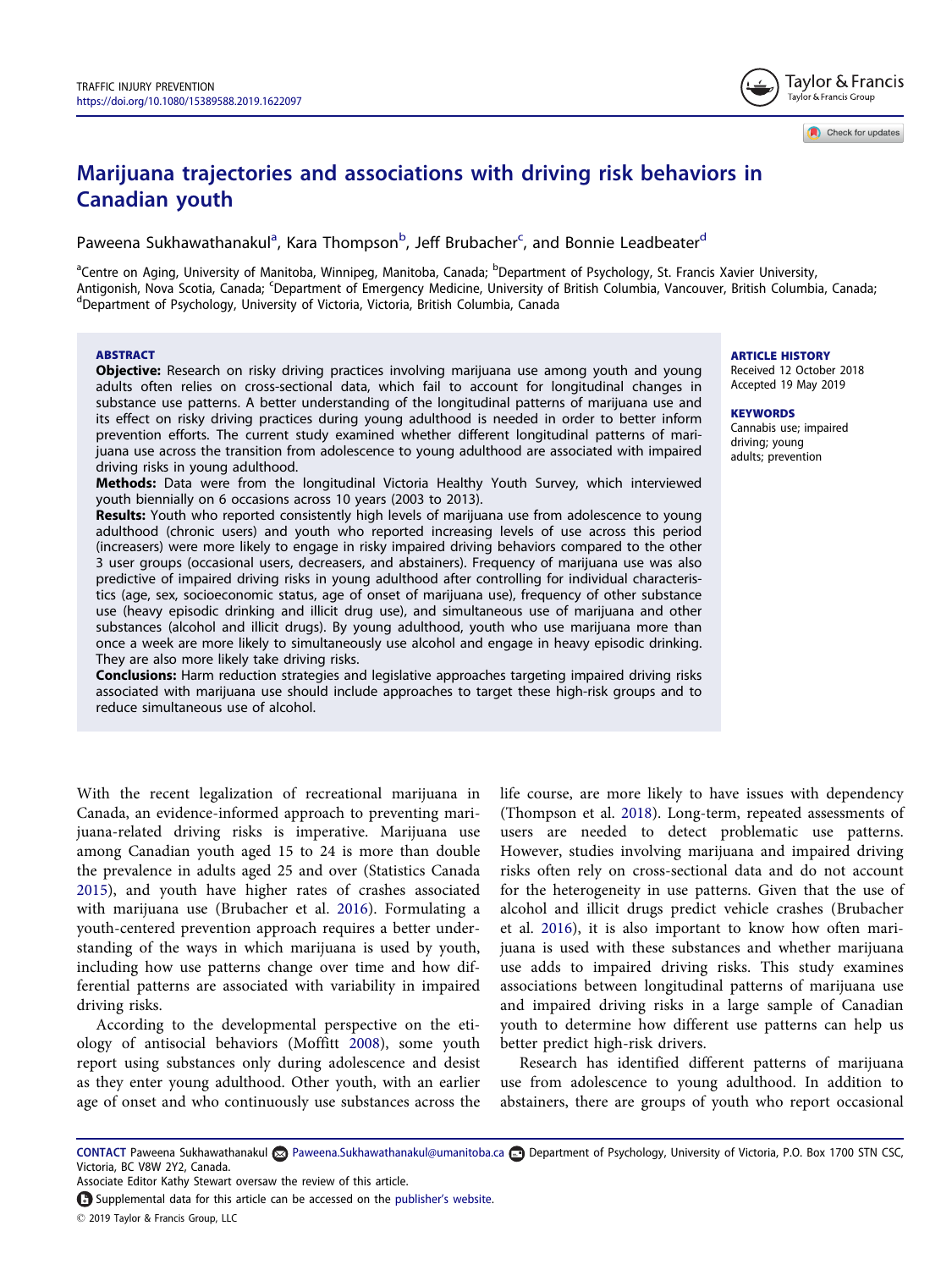<span id="page-2-0"></span>use, decreasing use, increasing use, or chronic use (e.g., Terry-McElrath et al. [2017;](#page-6-0) Thompson et al. [2018\)](#page-6-0). Past cross-sectional research with the current sample showed that chronic users took more driving risks but did not examine driving risks related to other patterns of marijuana use or account for the effects of the simultaneous use of marijuana with alcohol or illicit drugs (Leadbeater et al. [2017](#page-6-0)).

Motor vehicle crashes among adolescents are strongly linked to inexperience and distractions, such as peers and cell phones (Keating and Halpern-Felsher [2008\)](#page-6-0). However, less research has examined impaired driving risks in young adulthood (aged 18 to 29) when youth are most likely to be fully licensed and driving independently. Young adulthood affords greater independence as youth enroll in postsecondary education or vocational training, live away from their parents, and embark on new careers. By the early 20s, alcohol use is legal and, for many, graduated licensing restrictions have ended. Though motor vehicle accidents remain the leading cause of death among youth, prevention strategies and public health messaging targeting marijuana use in young adult drivers in the context of a legal environment have not been considered (Solomon and Chamberlain [2014\)](#page-6-0).

#### Marijuana use and driving

Canadian population surveys indicate that marijuanaimpaired driving and the percentage of fatally injured drivers testing positive for drugs are rising (Robertson et al. [2017\)](#page-6-0). In British Columbia, one third of fatally injured drivers and 30% of moderately injured drivers tested positive for drugs; marijuana was the most common drug found in young drivers (Brubacher et al. [2016](#page-6-0)). The Canadian Student Tobacco, Alcohol and Drugs Survey found that 9% of grade 11 to 12 students reported ever driving within 2 h of using marijuana and 20% of grade 9 to 12 students reported ever riding with a high driver (Minaker et al. [2017\)](#page-6-0). In an Ontario-wide survey of students in grades 7 to 12, the past-year prevalence of driving under the influence of marijuana (16%) was higher than that of alcohol (12%; Cook et al. [2017\)](#page-6-0).

Experimental studies involving driving simulations show that marijuana use can impair driving performance by reducing lateral control, reaction time, and overall driving ability (Downey et al. [2013](#page-6-0)). Reviews of epidemiological studies also suggest that the risk of motor vehicle collisions increases with marijuana use (Asbridge et al. [2012\)](#page-6-0).

Several demographic factors are associated with risky driving involving marijuana. With a Canadian sample of grade 11/12 students, Minaker and colleagues (2017) found that older students, boys, and Aboriginal students had higher odds of driving after using marijuana. With an American sample, Terry-McElrath et al. [\(2014\)](#page-6-0) found that high school students with heavy use rates and those who simultaneously used alcohol report more unsafe driving practices than their peers. Young adults who drive after using marijuana also report an early age of onset (Le Strat et al. [2015\)](#page-6-0) and more dependence symptoms and are frequent users (Leadbeater et al. [2017\)](#page-6-0).

Given that marijuana use is highest during young adulthood (Statistics Canada [2015\)](#page-6-0), it is important to understand how use patterns predict driving risks in order to inform targeted, age-sensitive prevention and intervention efforts. To avoid overestimating the unique effects of marijuana on driving risks, it is also necessary to examine the co-use of other substances. In this study, we first examine how differences in the longitudinal patterns of marijuana use are related to substance use behaviors at ages 22 to 28. Next, we examine how different marijuana use patterns are associated with self-reports of driving or operating machinery while high on marijuana and of being in a car with a driver (including themselves) who had been using marijuana or alcohol. Finally, we assess the effects of marijuana use frequency on impaired driving risks beyond the effects of other risk behaviors.

## **Methods**

### **Participants**

Data from the Victoria Healthy Youth Survey were collected biennially 6 times between 2003 and 2013 in a mediumsized Canadian city. Participants' responses reflect their marijuana use patterns prior to legalization of cannabis in 2018. At baseline there were 662 youth aged 12 to 18 years old ( $M = 15.52$ ; SD = 1.93; 52% females). Eighty-five percent of youth were European-Canadian, 4% were Asian, and 11% were other ethnicities. Nineteen percent of fathers and mothers finished high school only, and 43% of fathers and 49% of mothers completed postsecondary training.

Retention rates were high: 87% (T2), 81% (T3), 69% (T4), 70% (T5), and 72% (T6). Attrition analyses compared youth who remained in the study by T6 ( $n = 478$ ) and those who did not ( $n = 184$ ) on T1 demographic and study variables. Participants who remained were more likely to be female,  $\chi^2$  (1, 662) = 8.77, P = .003, and had slightly higher T1 socioeconomic status (SES;  $M = 6.69$ , SD = 1.71),  $F(1, 659) = 21.72, P < .001,$  compared to nonparticipants  $(M = 5.97, SD = 1.96)$ . There were no mean differences on any of the key study variables.

## Procedure

Youth and one parent/guardian (if <18 years of age) provided consent for participation at each wave. Youth received a gift certificate at each interview. Individual interviews took place in the youth's home or another private place. To enhance privacy and increase response rates, some questions were strictly self-report. These items dealt with private topics for which youth are the best sources of data (e.g., sexual experiences, substance use, etc.).

## Measures

## Substance use

Marijuana. Participants were asked, "How often did you use marijuana in the past 12 months?" on a 5-point scale:  $0 =$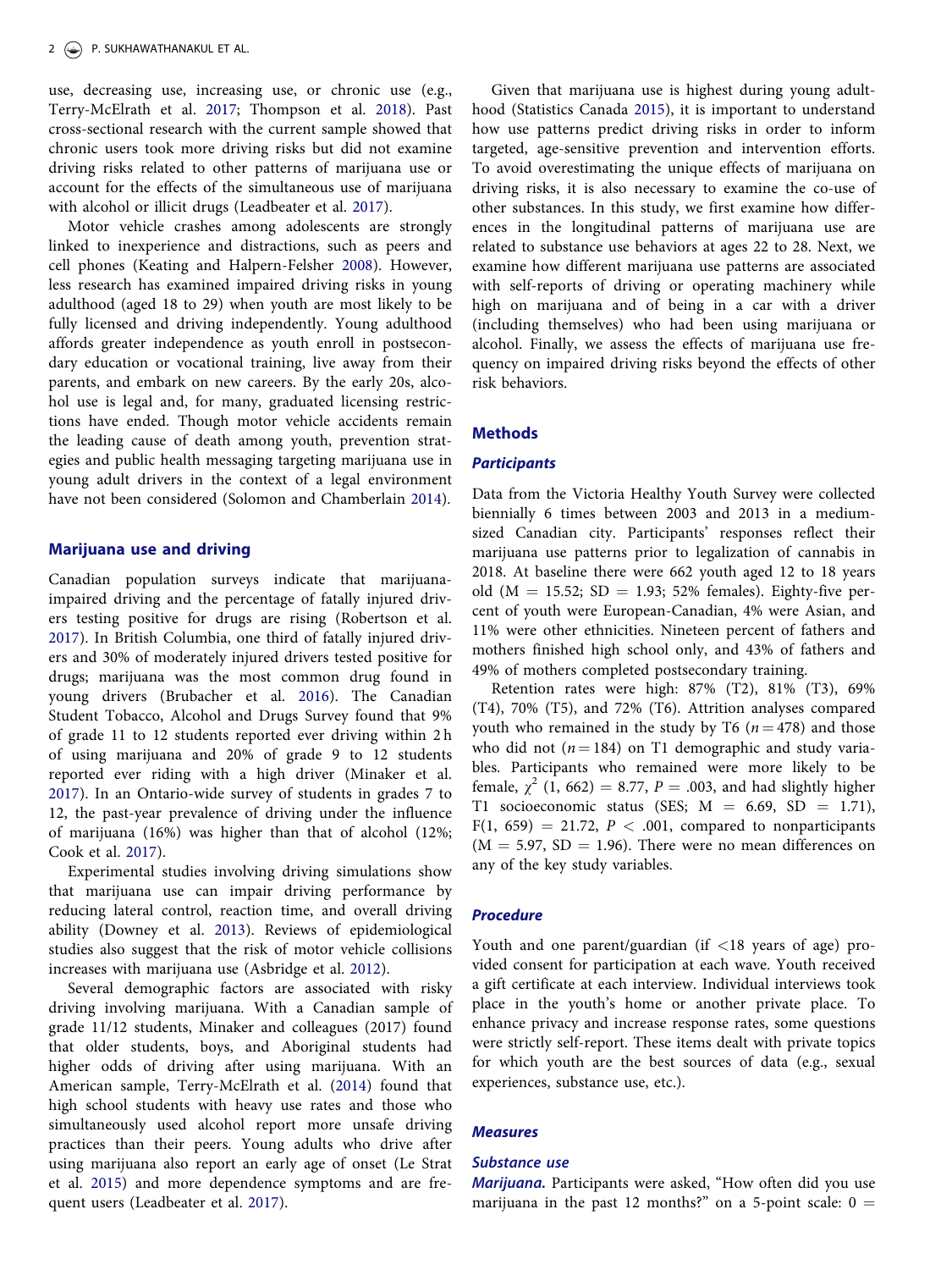never,  $1 = a$  few times a year,  $2 = a$  few times a month,  $3 = a$ once a week, and  $4 = more than once a week. Additionally,$ the amount used in one day was reported in response to the question, "During the last 3 months, on a day when you used marijuana or hashish roughly how many joints did you usually have in that day? (Count 10 puffs, five bong or pipe hits, or  $1/2$  gram as equivalent to one joint)."

Heavy episodic drinking. Participants responded to the question, "How often in the past 12 months have you had five or more drinks on one occasion?" as  $0 = never$ ,  $1 = a$ few times a year,  $2 = a$  few times a month,  $3 =$  once a week, and  $4 = more than once a week. The definition of a stand$ ard drink was provided.

Illicit drug use. Participants responded to the question, "How often in the past 12 months have you had used any of the illicit drugs (i.e., cocaine, hallucinogens, amphetamines, and club drugs)?" as  $0 = never$ ,  $1 = a$  few times a year,  $2 =$ a few times a month,  $3 =$  once a week, and  $4 =$  more than once a week.

Marijuana and simultaneous use with other substances. Participants indicated the frequency with which they used marijuana with alcohol and any of the illicit drugs (i.e., cocaine, hallucinogens, amphetamines, and club drugs) within a 3-h period in the last 6 months. Responses were recoded as  $0 =$  never and  $1 =$  ever in the past 6 months.

## Substance use risk behaviors

Marijuana. Participants responded to the following: (1) "In the past 12 months, have you been high or intoxicated from marijuana more than once in any situation where you were physically at risk (e.g., driving a car, riding a motorbike, using machinery, boating, etc.)?" and (2) "In the past 30 days, how many times were you in a car or other vehicle when the driver (including yourself) had been using marijuana or other drugs?" For each question responses were coded as  $0 = no/never$  or  $1 = yes/ever$ .

Alcohol. Participants responded to the question, "In the past 30 days, have you been in a car or other vehicle when the driver (including yourself) had been drinking alcohol?" Responses were coded as  $0 = never$  or  $1 = ever$ .

## Data analytic strategy

#### Longitudinal patterns of use

Using latent class analysis to empirically extrapolate groups of individuals based on their longitudinal patterns of use from age 15 to 28 (see Thompson et al. [2018\)](#page-6-0), youth were classified as abstainers (29%; who never used in the last year), occasional users (27%; abstained in adolescence and increased use to a "few times a year" after age 17), decreasers (14%; used a few times per month at age 15 and decreased to no use by age 23), increasers (20%; used occasionally in adolescence and increased rapidly, peaking at

more than once per week about age 22 and then started to decline), and chronic users (11%; used more than once per week across all ages). The significance of differences in the demographic variables, substance use behaviors, and in the frequencies of impaired driving risks at T6 (aged 22 to 28) were assessed.

Logistic regression models were then used to predict the likelihood of being in a vehicle when the driver had been using (1) marijuana and (2) alcohol. Analyses were conducted at T6 when participants were between 22 and 28 years old. Variables included in the model were demographic variables (e.g., age, sex, SES), age of onset for marijuana use, frequency of marijuana use, heavy episodic drinking and illicit drug use, and simultaneous use of marijuana with alcohol and illicit drugs. Each variable was first examined separately to determine their independent associations with impaired driving risks (controlling for demographic variables). Then all variables were included simultaneously to determine their concurrent effects on driving risks.

## **Results**

### Demographic differences

Increasers and chronic users were more likely to be males, and abstainers, decreasers, and occasional users were more likely to be female ([Table A1](https://doi.org/10.1080/15389588.2019.1622097), see [online supplement](https://doi.org/10.1080/15389588.2019.1622097)). Increasers and chronic users had lower SES than the other user groups. Chronic users also had the lowest levels of T1 mother's education and a lower age of onset for marijuana (age  $= 13.28$ , SD  $= 1.98$ ) compared to abstainers, occasional users, and increasers.

#### Substance use

Increasers and chronic users reported higher frequency and quantity of marijuana use and greater use of other substances compared to the other user groups [\(Table A1](#page-4-0)). Specifically, at T6, increasers and chronic users were more likely to report using marijuana more than once a week (38 and 71%, respectively) and reported higher quantity of marijuana use (1.27 and 2.60 joints per average use, respectively), greater heavy episodic drinking, use of more illicit substances, as well as simultaneous use of these substances with marijuana compared to the other 3 user groups. Similarly, more youth in the increasers and chronic user groups met criteria for both alcohol (52 and 67%, respectively) and marijuana use (32 and 59%, respectively) disorders.

There were also notable differences in the various substance use behaviors between the occasional users, decreasers, and abstainers. Occasional users and decreasers reported engaging in heavy episodic drinking and illicit drug use more frequently than abstainers. Occasional users were more likely to report engaging in the simultaneous use of marijuana, alcohol, and illicit drugs than decreasers (51 vs. 11% for simultaneous marijuana and alcohol; 10 vs. 2% for simultaneous marijuana and illicit drugs, respectively). More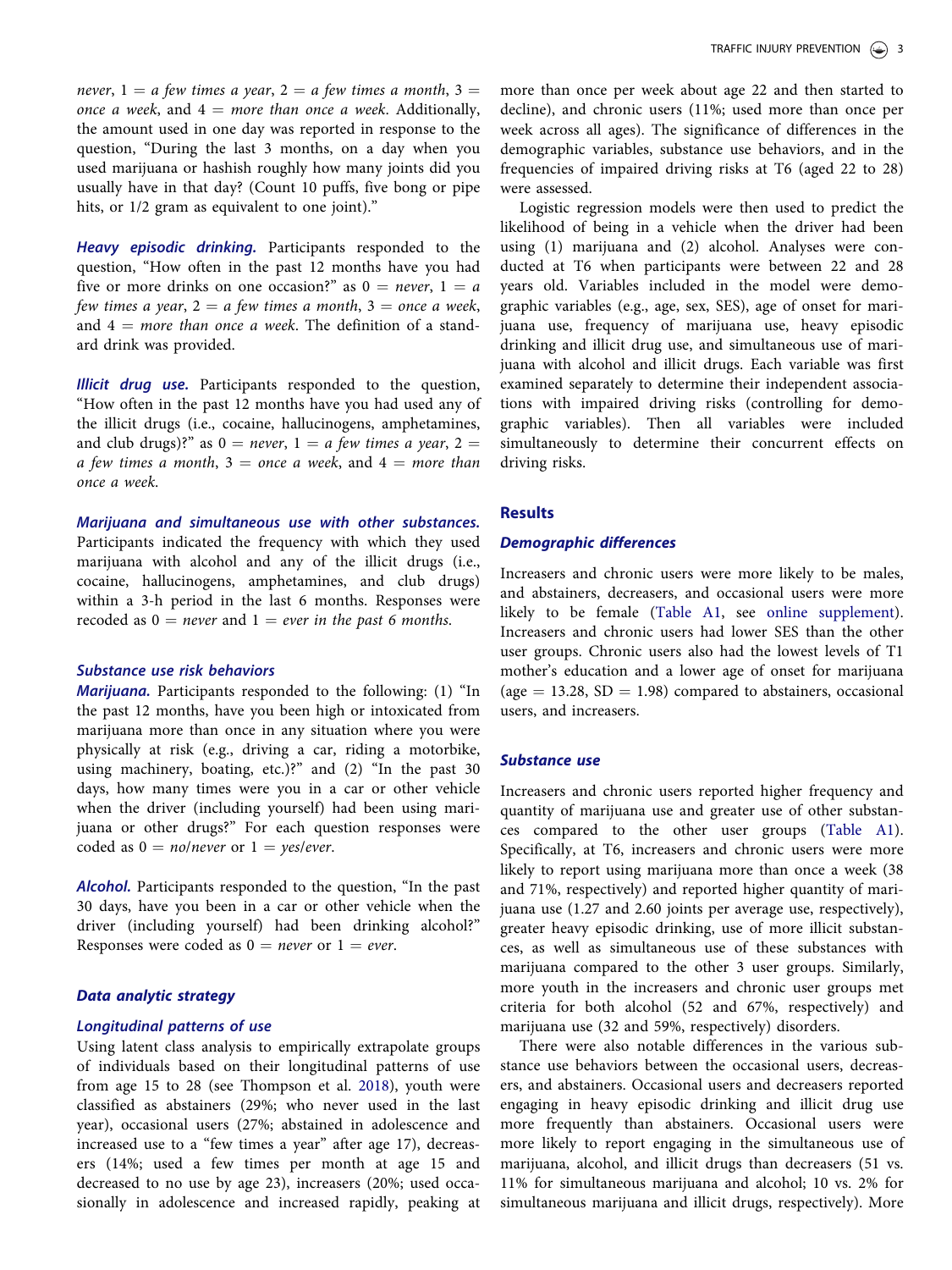<span id="page-4-0"></span>

| Table 1. Driving risk behaviors comparing abstainers, occasional users, decreasers, increasers, and chronic users at T6 (young adulthood ages 22-28). <sup>2</sup> |  |  |  |  |
|--------------------------------------------------------------------------------------------------------------------------------------------------------------------|--|--|--|--|
|--------------------------------------------------------------------------------------------------------------------------------------------------------------------|--|--|--|--|

|                                                                                                        | Marijuana use trajectory groups |                                     |                              |                                      |                                 |  |  |
|--------------------------------------------------------------------------------------------------------|---------------------------------|-------------------------------------|------------------------------|--------------------------------------|---------------------------------|--|--|
| Driving questions at T6<br>(age 22-28)                                                                 | Abstainers ( $n = 183$ ) (%)    | Occasional users<br>$(n = 172)$ (%) | Decreasers<br>$(n = 89)$ (%) | <b>Increasers</b><br>$(n = 127)$ (%) | Chronic users<br>$(n = 69)$ (%) |  |  |
| Past 12 months: High or<br>intoxicated from<br>marijuana more than<br>once while physically<br>at risk | 0a,b                            | 11a                                 | 0a,b                         | 34c                                  | 42c                             |  |  |
| Past 30 days: Been in a<br>car or vehicle after<br>using marijuana or<br>other drugs                   | 5b                              | 24a                                 | 9a,b                         | 51c                                  | 71c                             |  |  |
| Past 30 days: Been in a<br>car or other vehicle<br>after drinking alcohol                              | 18a                             | 30a,b                               | 24a,b                        | 35 <sub>b,c</sub>                    | 56с                             |  |  |

<sup>a</sup>Physically at risk can include driving a car, riding a motorbike, using machinery, boating, etc. Been in a car or vehicle can include being a driver or passenger. Entries with different lettered superscripts are significantly different from each other (P < .05). Percentages may not equal 100% due to rounding.

occasional users met criteria for marijuana use disorder than decreasers (13 vs. 0%, respectively).

## Longitudinal patterns of marijuana use and associations with impaired driving risks

Chronic users were most likely to report all risky driving behaviors compared to the other user groups (occasional users, decreasers, or abstainers) except increasers (see Table 1). Specifically, 42% of chronic users reported that they have been "physically at risk" while high or intoxicated, 71% had been in a car when the driver (including themselves) was using marijuana, and 56% had been in a car when the driver (including themselves) had been drinking. Compared to chronic users, fewer increasers reported having been physically at risk while high or intoxicated (34%), in a car with a high driver (51%), or in a car with a drinking driver (35%), but these differences were not statistically significant. Impaired driving risks for increasers were also significantly higher than those of other user groups (i.e., occasional users, decreasers, or abstainers).

## Predictors of impaired driving risks during young adulthood

Independently, each substance use variable was associated with marijuana-related driving risks at T6 ([Table A2](https://doi.org/10.1080/15389588.2019.1622097), see [online supplement](https://doi.org/10.1080/15389588.2019.1622097)). Specifically, a younger age of onset, higher frequency of marijuana use, heavy episodic drinking, illicit drug use, and simultaneous use of marijuana with alcohol and illicit drugs were associated with higher odds of engaging in marijuana-related driving risks. Similarly, all substance use variables were independently associated with alcohol-related driving risks, except age of onset.

In the final model (with all variables together; [Table 2](#page-5-0)), frequency of marijuana use was associated with twice the odds of driving (or being a passenger) in a car with a high driver, after accounting for demographics and other substances used concurrently or simultaneously. Marijuana use frequency did not uniquely predict being in a car with a driver using alcohol. However, use of illicit drugs was associated with twice the odds of driving (or being a passenger) in a

car after drinking alcohol. Demographic factors and simultaneous use of marijuana and other substances did not predict risky driving behaviors, beyond other variables in the model.

### **Discussion**

This study sought to determine how longitudinal patterns of marijuana use predict impaired driving risks in young adulthood. Our findings demonstrate that impaired driving risk behaviors are particularly high among youth with high-risk patterns of marijuana use (i.e., increasing or chronic use). The group of youth characterized by chronically elevated levels of marijuana use comprised 11% of the sample, and the group that increased across this period comprised 20%. In young adulthood, these youth used substances more frequently and combined substances with marijuana more often compared to the other 3 user groups (abstainers, decreasers, or occasional users). These youth were also more likely to report using machinery or driving while high. In addition, the percentage of youth driving or being a passenger in vehicle where the driver had been using marijuana or alcohol was higher among chronic users and increasers than any other user group. Targeted efforts to reduce driving risks in these groups, which comprise 30% of a communitybased sample, are warranted. Clear messaging about the risks of driving after using marijuana and of co-use of alcohol and driving is needed. Early education to prevent adolescents from becoming high-risk users may also be effective in reducing use in young adulthood.

The higher prevalence of driving risks among chronic users and increasers is consistent with other studies that have demonstrated cross-sectional links between frequent marijuana use and driving (Leadbeater et al. [2017;](#page-6-0) Le Strat et al. [2015\)](#page-6-0). The current study extends the literature by demonstrating how differences in the longitudinal pattern of marijuana use are associated with simultaneous use of multiple substances as well as with substance-related impaired driving behaviors in young adulthood.

Young adults who use marijuana frequently are more likely to underestimate the harms of use as well as the severity of their impairment when driving (Aston et al. [2016\)](#page-6-0).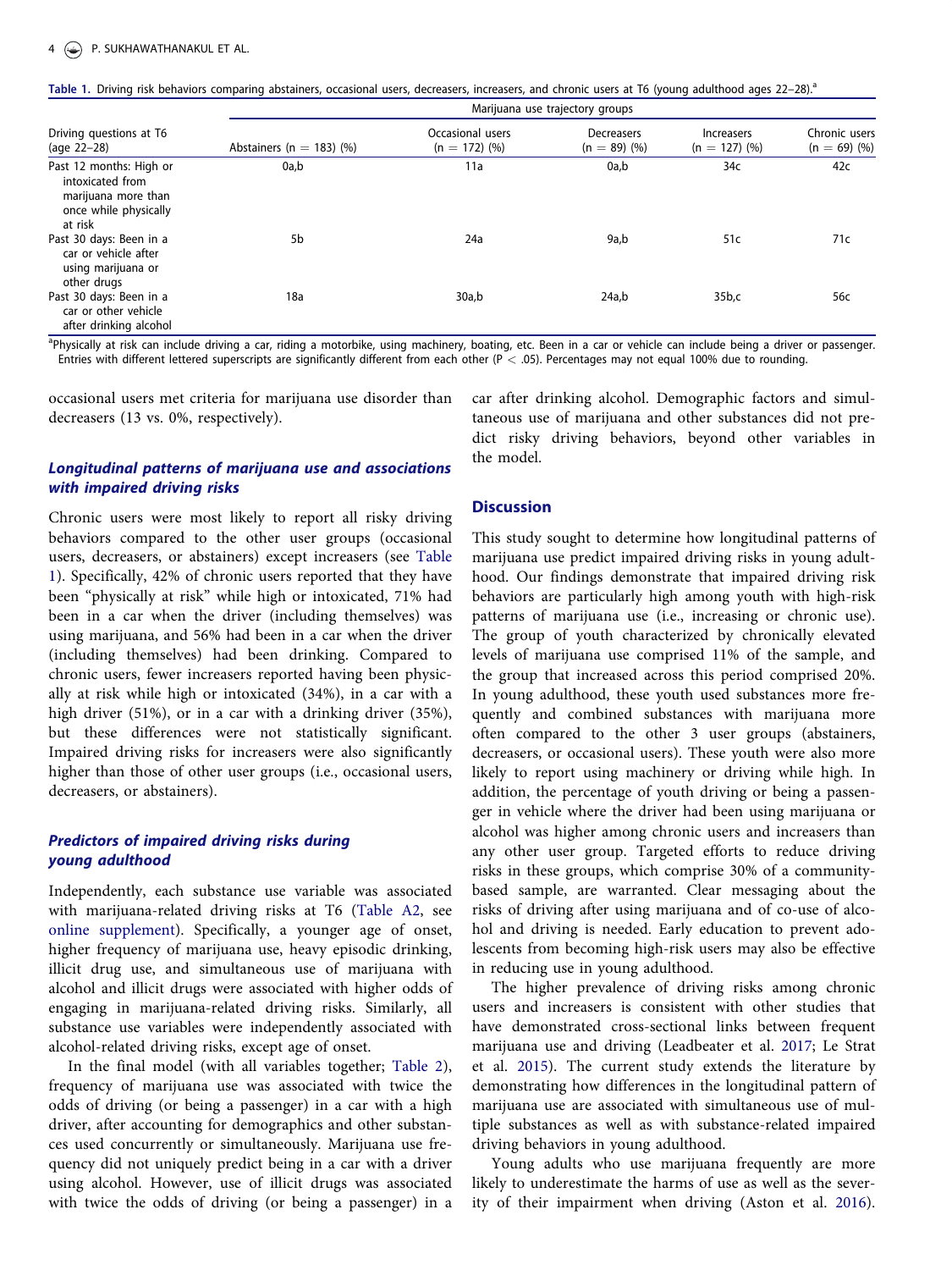<span id="page-5-0"></span>Table 2. Final logistic regression model accounting for all variables related to the odds of being in a car or other vehicle when the driver had been using marijuana or alcohol at T6 when youth were 22–28 years old.

|                                                        | Risky driving: Marijuana |           |            | Risky driving: Alcohol    |         |           |            |                           |
|--------------------------------------------------------|--------------------------|-----------|------------|---------------------------|---------|-----------|------------|---------------------------|
| Predictors                                             | В                        | <b>SE</b> | Odds ratio | (99% Confidence interval) | B       | <b>SE</b> | Odds ratio | (99% Confidence interval) |
| Demographics                                           |                          |           |            |                           |         |           |            |                           |
| Sex                                                    | $-0.05$                  | 0.29      | 0.96       | $(0.46 - 2.01)$           | $-0.05$ | 0.24      | 0.95       | $(0.52 - 1.75)$           |
| Age                                                    | $-0.04$                  | 0.08      | 0.96       | $(0.79 - 1.16)$           | 0.00    | 0.06      | 1.00       | $(0.85 - 1.17)$           |
| Mother's education                                     | $-0.14$                  | 0.11      | 0.87       | $(0.65 - 1.16)$           | 0.05    | 0.10      | 1.05       | $(0.82 - 1.33)$           |
| Youth's SES                                            | 0.03                     | 0.08      | 1.03       | $(0.84 - 1.26)$           | $-0.02$ | 0.07      | 0.98       | $(0.83 - 1.16)$           |
| T6 frequency of substance use                          |                          |           |            |                           |         |           |            |                           |
| Marijuana age of onset                                 | $-0.07$                  | 0.06      | 0.93       | $(0.80 - 1.08)$           | 0.05    | 0.05      | 1.05       | $(0.93 - 1.18)$           |
| Marijuana                                              | $0.90**$                 | 0.13      | 2.45       | $(1.78 - 3.38)$           | 0.02    | 0.11      | 1.02       | $(0.78 - 1.34)$           |
| Heavy episodic drinking                                | 0.10                     | 0.14      | 1.11       | $(0.78 - 1.57)$           | 0.12    | 0.11      | 1.13       | $(0.85 - 1.50)$           |
| Illicit drug use                                       | $-0.03$                  | 0.35      | 0.97       | $(0.39 - 2.38)$           | $0.73*$ | 0.29      | 2.07       | $(0.99 - 4.32)$           |
| T6 simultaneous use of marijuana with other substances |                          |           |            |                           |         |           |            |                           |
| With alcohol                                           | 0.27                     | 0.36      | .31        | $(0.52 - 3.28)$           | 0.50    | 0.31      | 1.65       | $(0.75 - 3.63)$           |
| With other illicit drugs                               | 0.07                     | 0.43      | 1.07       | $(0.36 - 3.23)$           | 0.31    | 0.37      | 1.36       | $(0.53 - 3.48)$           |

 $*P < .05$ .

 $*$  $P$  < .01.

Qualitative studies found that youth believe that driving after using marijuana is safe or safer than driving after using alcohol (McKiernan and Fleming [2017\)](#page-6-0), and these misperceptions are associated with higher odds of marijuanaimpaired driving behaviors (Aston et al. [2016](#page-6-0)). Chronic marijuana users may develop partial tolerance to the impairing effects of cannabis, leading them to underestimate driving risks. Use patterns characterized by chronic, high stable, and increasing levels may also reflect increasing dependence, which may also increase tolerance and contribute to impaired driving at high levels of use. In this sample, the increaser and chronic groups were more likely to meet clinical criteria for alcohol and marijuana use disorders compared to the other user groups.

The continuity of marijuana use across a decade in the chronic and increasing user groups suggests that it may be difficult for many young adults to prioritize quitting or reducing use. Young adults are less motivated to quit marijuana than cigarettes perhaps due to the misperception that marijuana holds fewer negative health consequences (Masters et al. [2018](#page-6-0)). Although subjective impairment of feeling high may be a poor indicator of risk, alternatives do not currently exist for self-monitoring. Public education regarding specific guidelines for how much marijuana users can smoke or ingest before driving is needed.

Secondary interventions are needed to identify early indicators of dependence and clarify misperceptions about the harms related to marijuana use. Brief interventions involving information, awareness, or motivational components that target young adult heavy users are promising (Fischer et al. [2013](#page-6-0)). Screening and brief motivational interviews could be added to protocols for youth arrested for impaired driving and emergency departments who receive youth injured in vehicle crashes.

During young adulthood when youth were 22–28, those who used marijuana more frequently were 2 times more likely to drive after using marijuana or ride with a driver who had used marijuana, after considering individual characteristics, frequency of other substance use, and simultaneous use of marijuana with other substances. This suggests that the unique effect of frequent marijuana use on risky driving practices is significant. Although independently each substance use risk variable was associated with driving risks, the finding that age of onset, frequency of use of other substances, and simultaneous use of marijuana with other substances do not predict driving risks over and above frequency of use is surprising because previous studies have demonstrated associations with risky driving practices (Le Strat et al. [2015](#page-6-0); Minaker et al. [2017;](#page-6-0) Terry-McElrath et al. [2014](#page-6-0)). However, these studies are typically cross-sectional and focused on younger samples.

## **Limitations**

The current study has notable strengths such as the longitudinal design spanning across a decade. However, generalizability of findings is limited to British Columbia, Canada, where the prevalence of marijuana use among youth may be higher (17.3%) than in other provinces (range among other provinces  $= 8.2$  to 14%; Statistics Canada [2015\)](#page-6-0). Moreover, our study does not distinguish between risks incurred as passengers or drivers. However, previous studies have found that users of marijuana are also more likely to be passengers in vehicles where the driver had been using marijuana (Minaker et al. [2017](#page-6-0)), likely because they tend to affiliate with peers who are also heavy users.

The variables examined in the current study do not tap the multiple co-occurring risks that can affect driving behaviors. Driving under the influence of marijuana is embedded in socioecological contexts that include individual, interpersonal, and community factors. For example, social factors such as having more friends who use can impact the likelihood of driving after using marijuana (Berg et al. [2018](#page-6-0)). These findings warrant further examination into the interactive role that other macrolevel factors may play in predicting marijuana-impaired driving.

Despite these limitations, our findings suggest that following legalization in Canada, the risk of driving under the influence of marijuana, especially among this age group, may increase, as it has following state-level marijuana legalization in the United States (Salomonsen-Sautel et al. [2014](#page-6-0)). Enforcement and testing for drug-impaired driving, as well as prevention and intervention programs, lag behind the